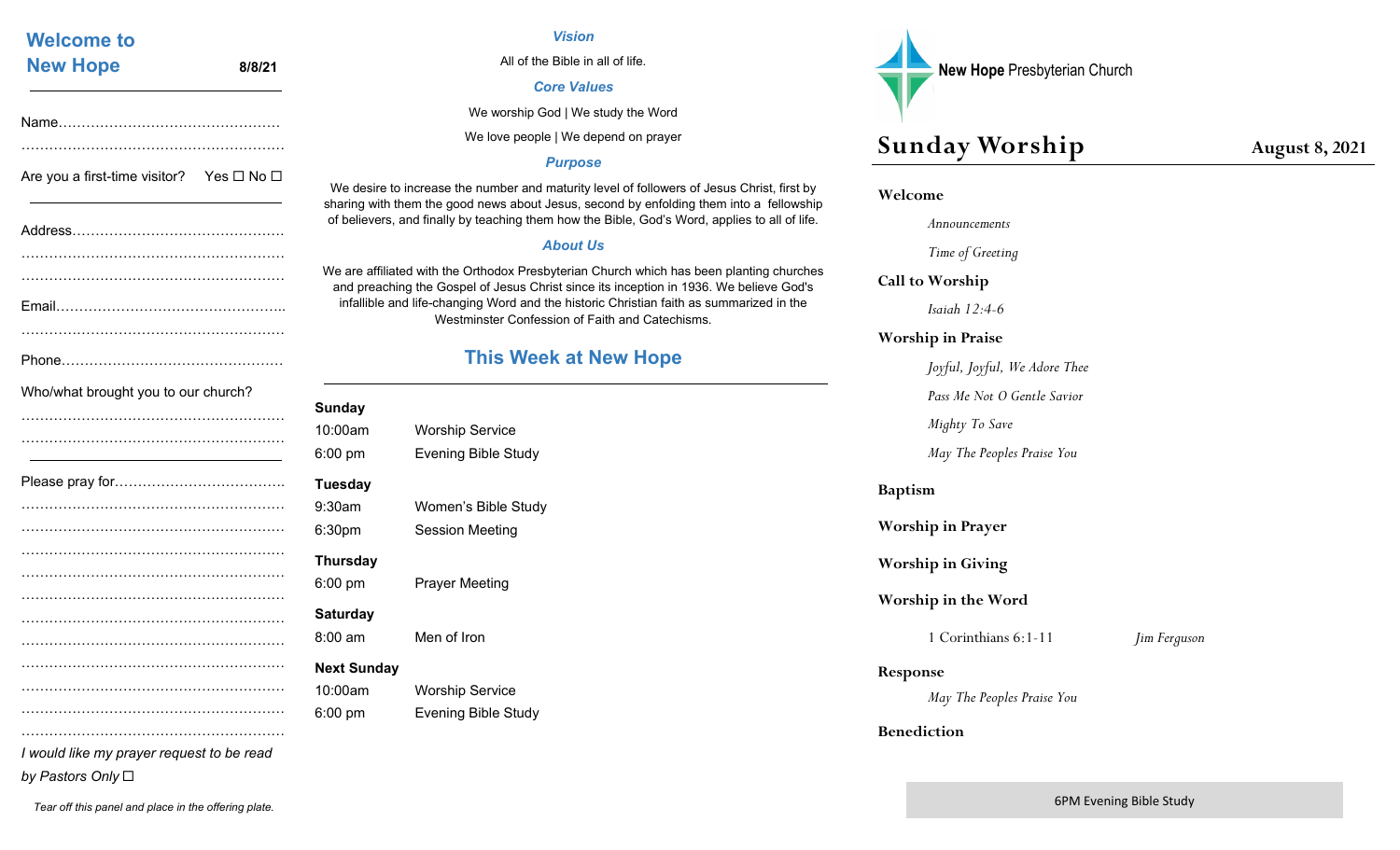## **Announcements**

New to New Hope? We'd love to greet you! Please visit the Welcome Desk as you exit the service. If you would like to know more about who we are, please check out our website!

## **Men of Iron - Men's Bible Study**

Join us on Saturday mornings at 8 AM for our Men's study! We'll be starting the book *"The Book That Made Your World: How The Bible Created the Soul of Western Civilization"* by Vishal Mangalwadi. Books cost \$14. If you would like to join, or find out more information, please contact Dave Keller.

## **Women's Bible Study**

Come and meet with us every other Tuesday at 9:30am for fellowship, bible/book study, and prayer. This summer we will be going through the book "The Secular Creed" by Rebecca McLaughlin starting June 15th.

## **Kids Club & Youth Group**

Children and Youth are invited to join us each Wednesday at 6:30pm from September-May! Come for a time of teaching from God's Word, games and much more! Kids Club is for children in grades K-5 and Youth Group is for grades 6-12. If you are interested in helping out with one of these ministries, please contact the church office.

## **Prayer Meeting**

Join us on Thursdays from 6-7pm as we experience wonderful fellowship as we pray for needs within New Hope as well as for our New Hope faith missions and our OPC Home and Foreign missions.

## **Women's Fall Conference**

Mark your calendars for our Women's Fall Conference on September 10th & 11th! Guest Speaker Hannah Anderson will be joining us as she speaks on the topic: *Designed for His Glory: Cultivating Our Time and Talents for the Kingdom.* Pick up a brochure at the welcome center, or register online at nhopc.org.

## **Nursery Volunteers**

Thank you to everyone who originally volunteered to serve in Nursery as we worked to get things back up and running. We are in the process of creating the schedule for September-December, and we could use more hands! If you are not currently serving in the Nursery and would like to help out, please sign up online, at the welcome center, or contact Liliana Bernhardt. Thank you!

#### **Fall Adult Sunday School Classes**

Starting on Sunday, September 12th at 8:30am, the following Sunday School classes will be available for Adults: *Romans 8 led by Pat Shrift, Westminster Confession of Faith led by Jim Ferguson, A Hold Fear: Women's Study led by Jean Opelt.* 

## **Green Isle Park Fellowship Meal**

Mark your calendars for a Fellowship Meal at Green Isle Park on Saturday, August 21st from 5:30-8:30pm! Families can bring their own supper for their family, along with a dessert to share with others. Plates, cups, utensils, and drinks will be provided. Kids can play at the playground, and we will have a fun singing time at 7pm! Please sign up at the welcome center and if you have any questions please see Rehna Bernahrdt or Ruth Vollrath.

## **Interested in Worship Music?**

Calling all you musical people! Are you interested in serving on a Worship Team? Please talk to Dennis Opelt or Bob Bernhardt to learn more!

## **Women's Presbyterial**

Women's Presbyterial will be held, the Lord willing, on Saturday, October 2, 2021 beginning at 9:00am at Grace OPC in Hanover Park, Illinois. Mark and Laura Ambrose will to speak to us regarding their work in Cambodia along with Bible teaching and women's fellowship! More details will follow but if you have questions or concerns, please email Margie Alsum at margiealsum@yahoo.com.

# **I'm Interested In...**

- $\Box$  Talking with someone about what it means to trust in Jesus Christ
- □ Membership
- □ Baptism
- □ Small groups
- $\Box$  Meeting with a Pastor or an Elder
- $\Box$  Online giving
- □ Serving in Children's ministry
- □ Serving in Nursery
- $\Box$  Serving in Library
- □ Serving in Worship team
- □ Serving in Youth ministry
- Women's Study / Women's Fellowship
- □ Men's Study / Men's Fellowship
- □ Missions
- □ Serving as a Greeter or Usher
- $\Box$  Serving in Audio/Visual
- □ Serving in Kitchen
- □ Other…………………………………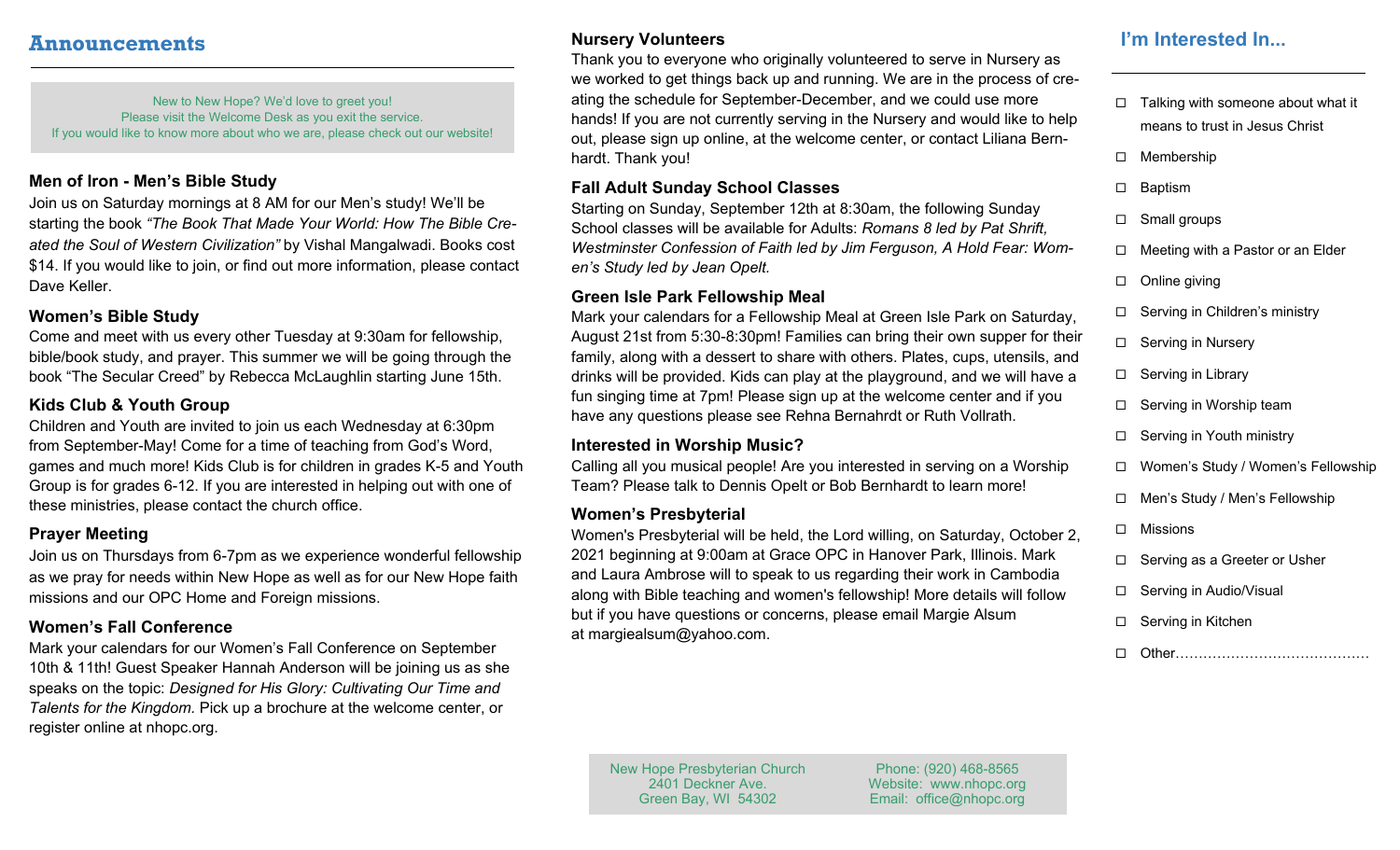**INTRODUCTION:** Lawsuits in civil courts between believers deny the changes God makes in believers, and disunify His Church. Paul appeals to those changes in correcting the Corinthians. Our study of those changes will teach us how properly to treat fellow believers and heal and prevent disunity in the Church.

## **CHANGE 1: NEW COMPETENCE (.1-4)** A. *"Are you not competent to judge trivial cases?"*  1. Basis: believers will judge w\_\_\_\_\_\_\_& a\_\_\_\_\_\_\_\_ 2. Implication: l\_\_\_\_\_\_\_ believer > g\_\_\_\_\_\_\_\_ non-believer 3. Q: Why unbelievers cannot judge: lack of u\_\_\_\_\_\_\_\_\_\_\_ B. Pt: God gives new m\_\_\_\_\_\_\_\_\_\_\_\_ **CHANGE 2: NEW REPUTATION (.5-6)** A. *"This should shame you"* 1. Implication: shame for believers g\_\_\_\_\_\_\_\_\_\_\_\_ 2. Irony: w\_\_\_\_ church cannot find a w\_\_\_\_\_\_\_\_\_\_\_\_\_ judge? 3. Q: Why unbelievers unashamed of torts: lack of f\_ B. Pt: God gives new I **CHANGE 3: NEW VICTORY (.7-8)** A. *"You have been completely defeated already"* 1. Implication: we're i 2. Irony: seeking victory before/from world = l\_\_\_\_\_\_\_\_\_\_\_\_\_\_\_\_\_\_\_\_\_\_\_\_\_\_\_\_\_\_\_\_\_ 3. Q: Why judgment of world = defeat: lack of  $\overline{f}$ B. Pt: God gives new s **CHANGE 4: NEW STANDING (.9-11)** A. *"You were washed… sanctified… justified"* 1. Implication: wicked =  $\lfloor$ 2. Implication: sinners made s\_\_\_\_\_\_\_/s\_\_\_\_\_\_\_ 3. Implication: p\_\_\_\_\_\_\_\_\_\_\_\_ B. Pt: God gives new h **CONCLUSION: HAVE YOU BEEN CHANGED?** A. T\_\_\_\_\_\_\_\_\_\_\_\_ Christ B. L\_\_\_\_\_\_\_\_\_\_\_\_\_\_\_ Christians

- C. G\_\_\_\_\_\_\_\_\_\_\_\_ Christ
- D. R\_\_\_\_\_\_\_\_\_\_\_\_ Christ
- E. A changed
- 
-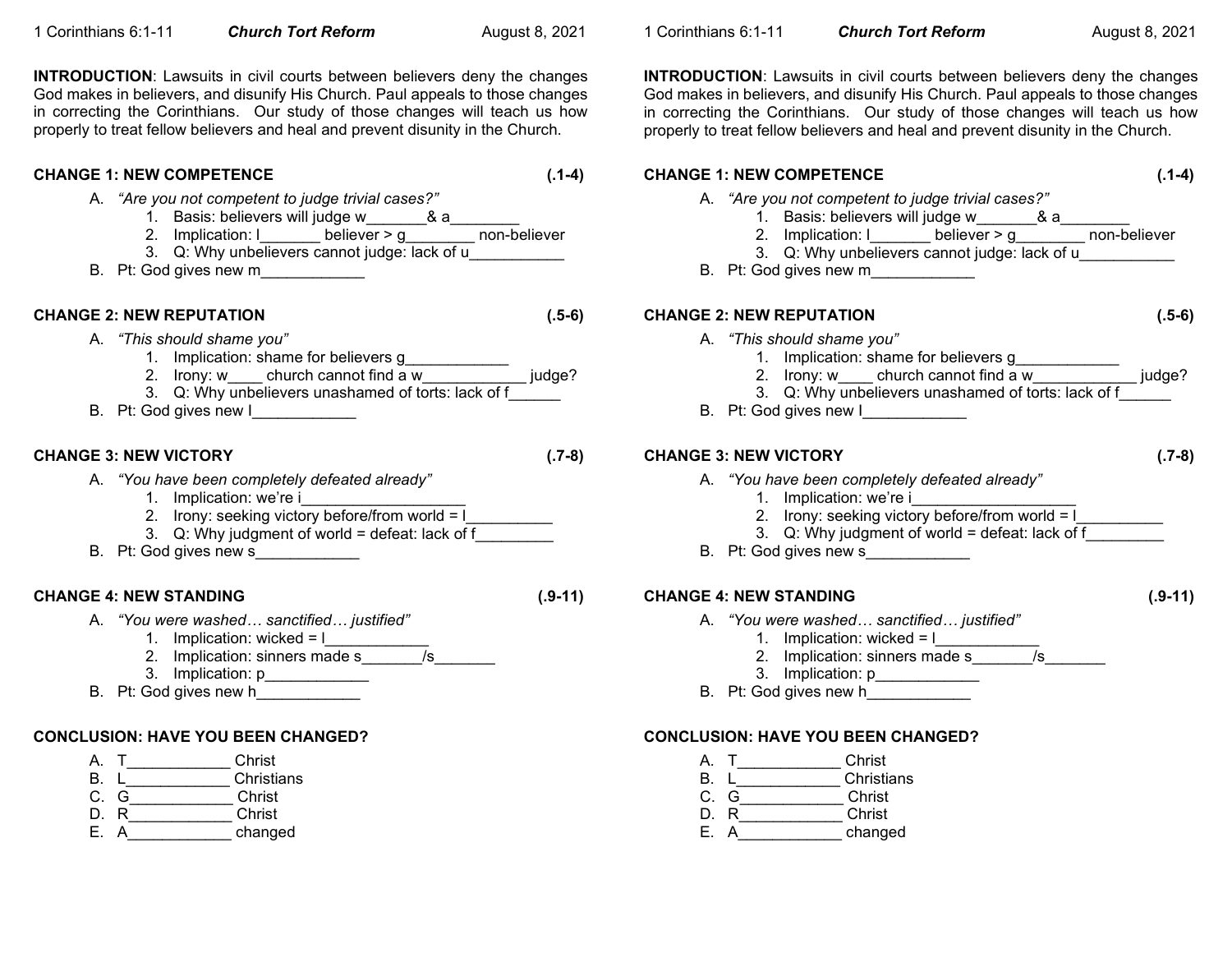# Joyful Joyful We Adore Thee



CCLI Song # 25321 © Words: Public Domain | Music: Public Domain For use solely with the SongSelect® Terms of Use. All rights reserved. www.ccli.com CCLI License # 153437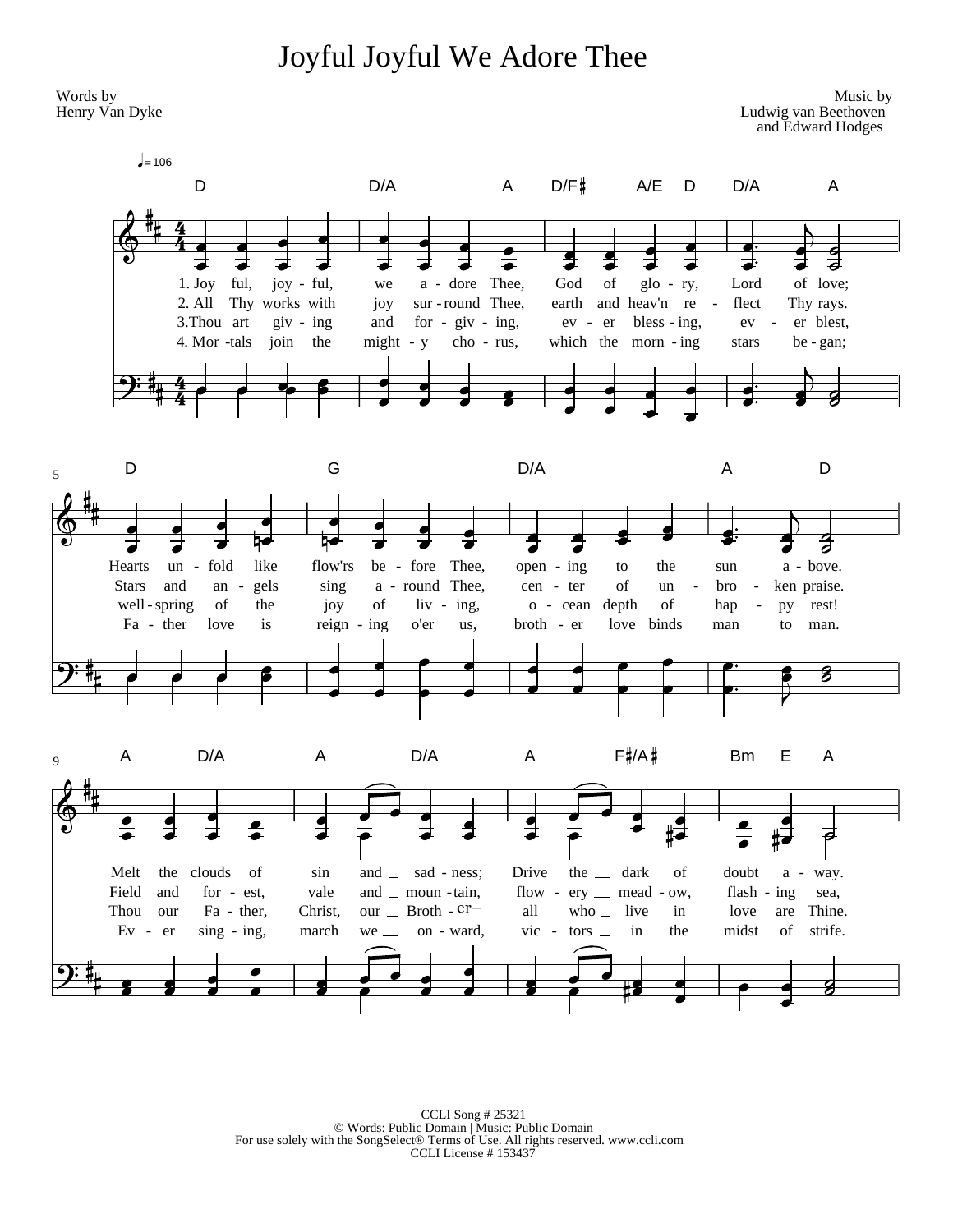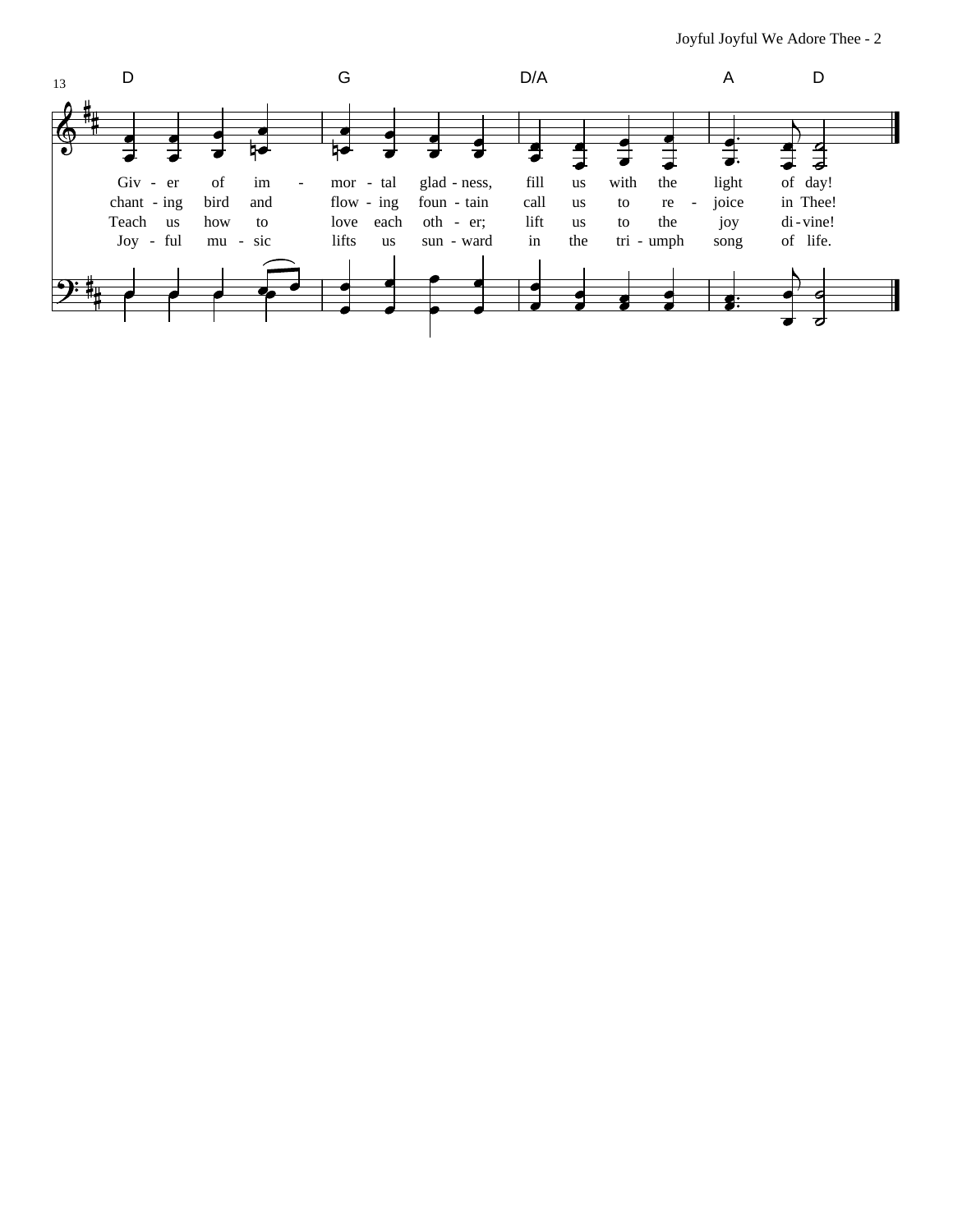

Words: Fanny J. Crosby, P.D., st. 4 from Psalm 73:25 Music (PASS ME NOT 8.6.8.6 refrain 4.5.8.5): William H. Doane, P.D.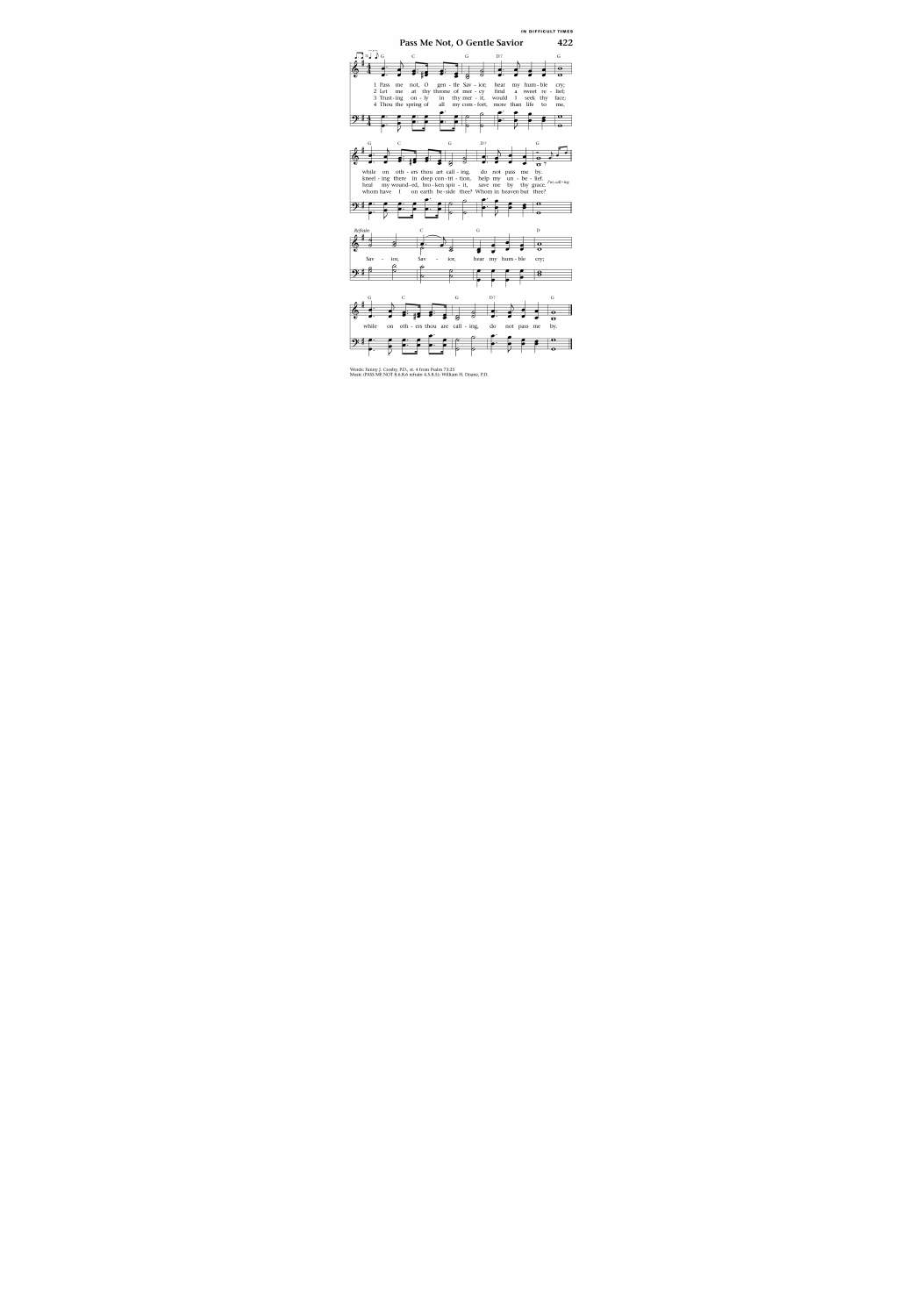# **Mighty To Save**

Words and Music by Reuben Morgan and Ben Fielding



 $\begin{tabular}{c} CCLI Song \#4591782 \\ \hspace{1cm} \textcircled{2006} \text{Hillsong Music Publishing Australia} \\ \text{For use solely with the SongSelect} \textcircled{Terms of Use. All rights reserved. www.ccli.com} \\ \hspace{1cm} CCLI License \#153437 \end{tabular}$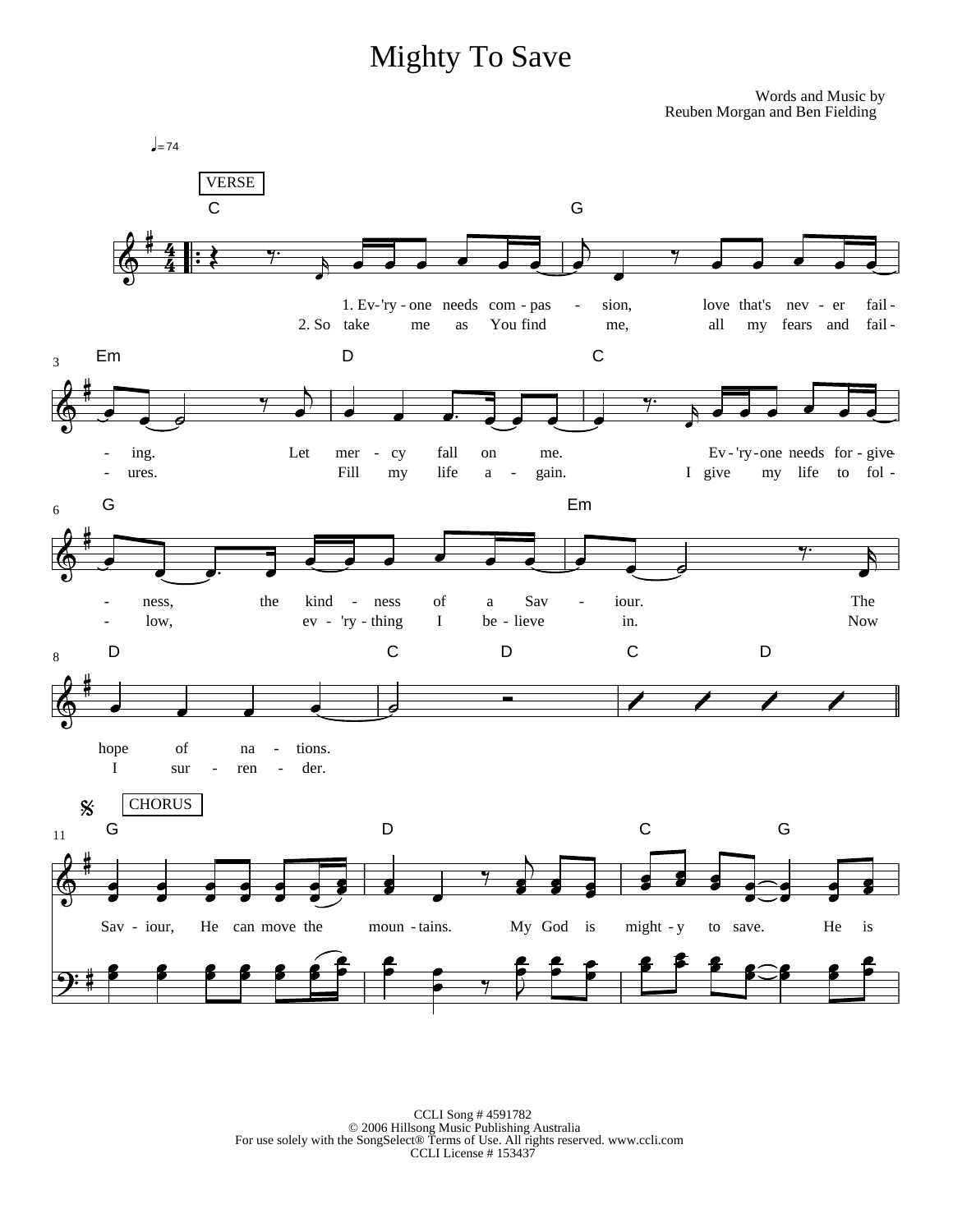D



14

€

Em D

G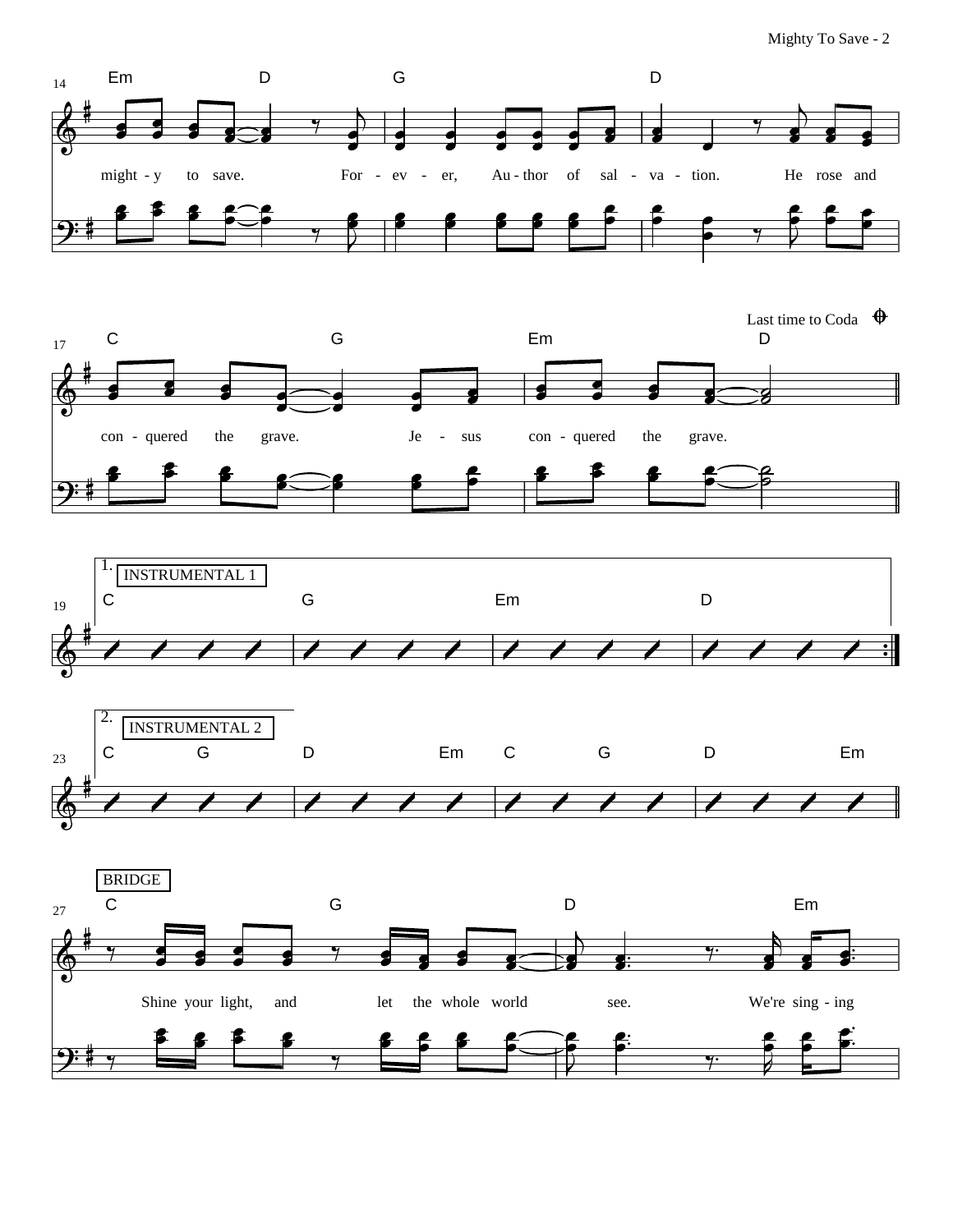





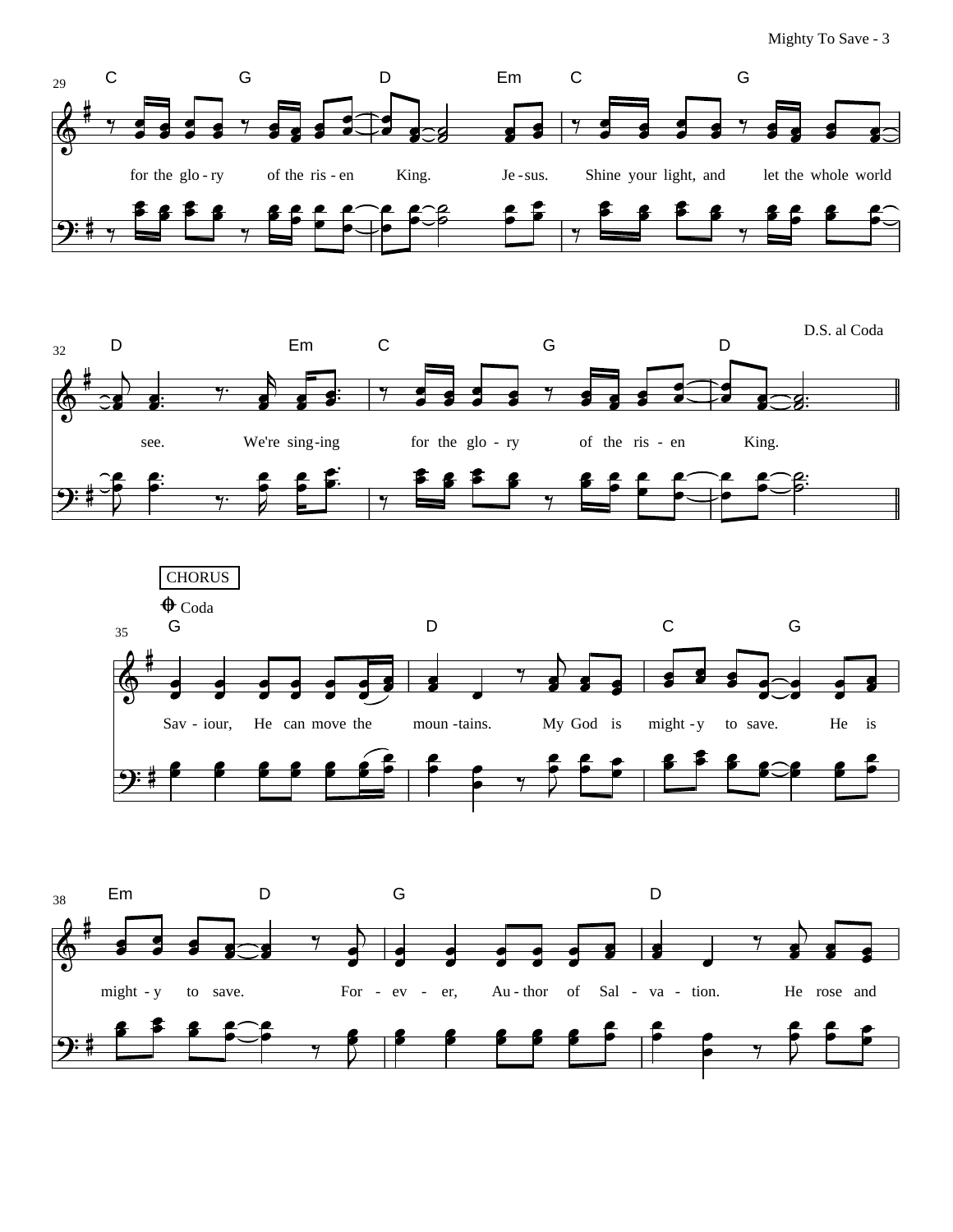





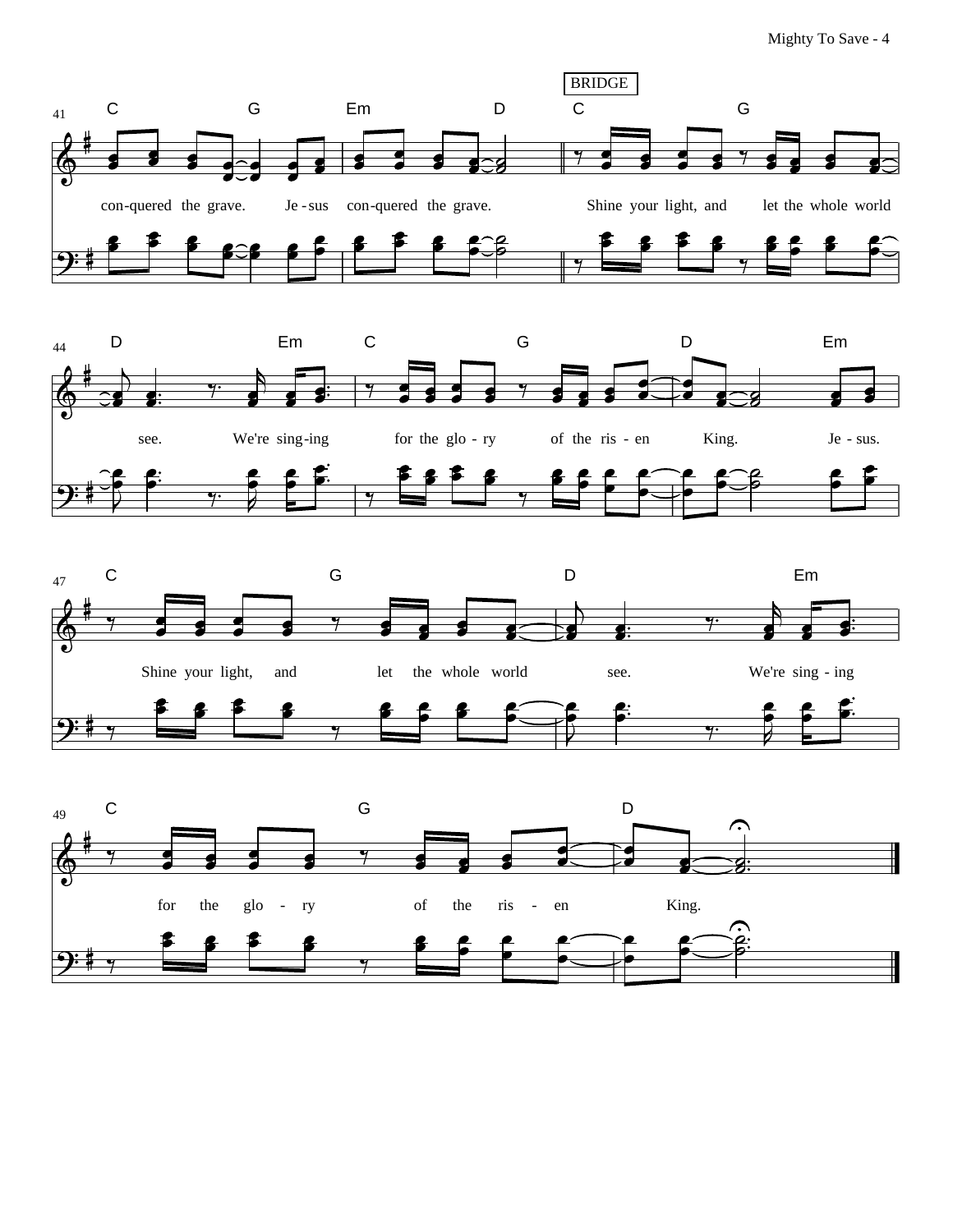

Words and Music by Keith Getty, Kristyn Getty, Stuart Townend, Ed Cash and David Zimmer



 $\text{CCLI Song \#7063739} \\ \text{\textcircled{2016} Capitol CMG Paragon} \mid \text{Getty Music Publishing} \mid \text{Townend Songs} \\ \text{For use solely with the SongSelect@ Terms of Use. All rights reserved. [www.ccli.com](http://www.ccli.com) CCLI License \# 153437} \\ \text{\textcircled{2016} Capitol CMG Paragon} \mid \text{Getty Music Publishing} \mid \text{Town.} \\ \text{CCLI License} \mid \text{153437} \\ \text{\textcircled{2016} Isomylcylcylcylcylcylcylcylcylcylcylcylcylcylcylcylcylcylc$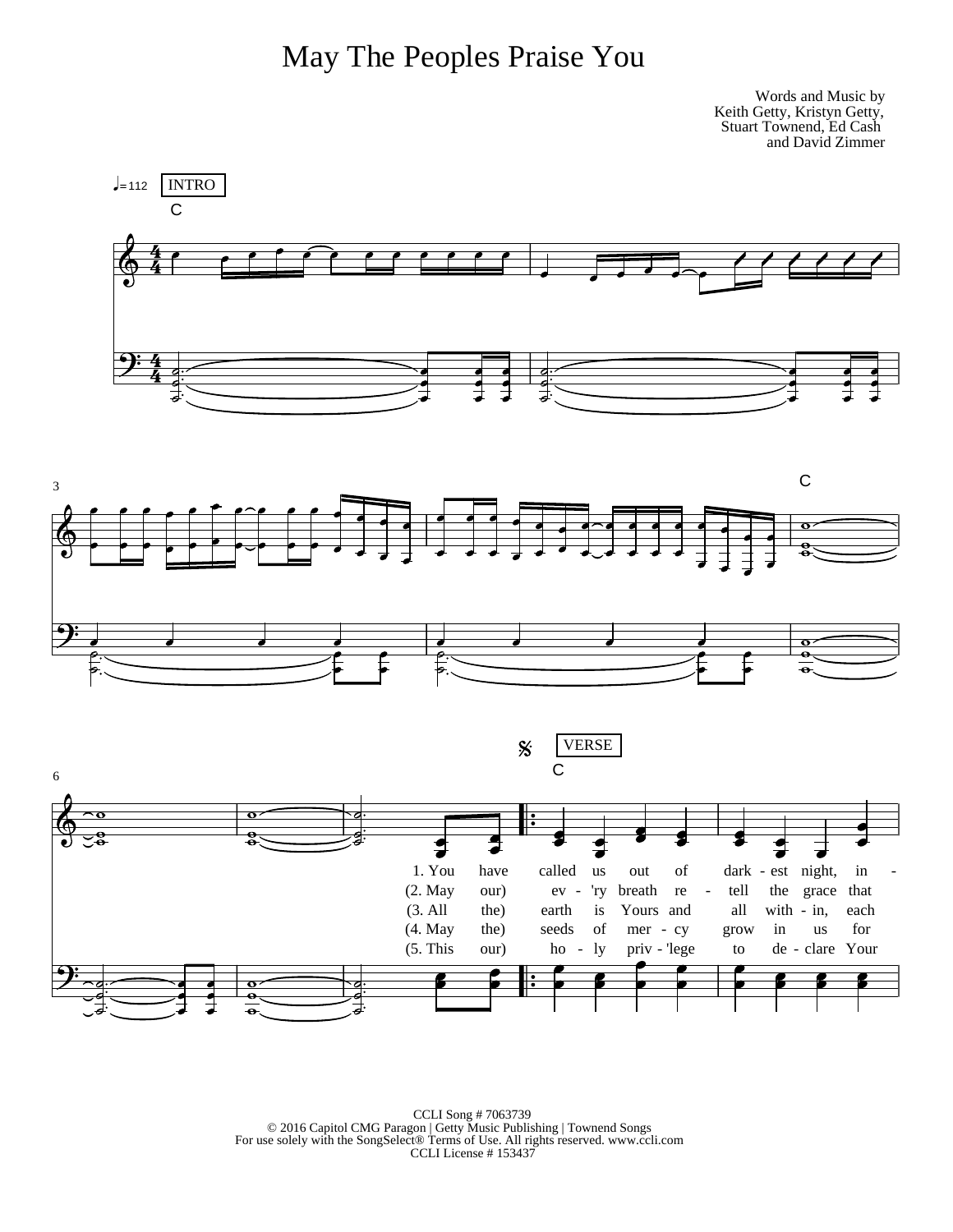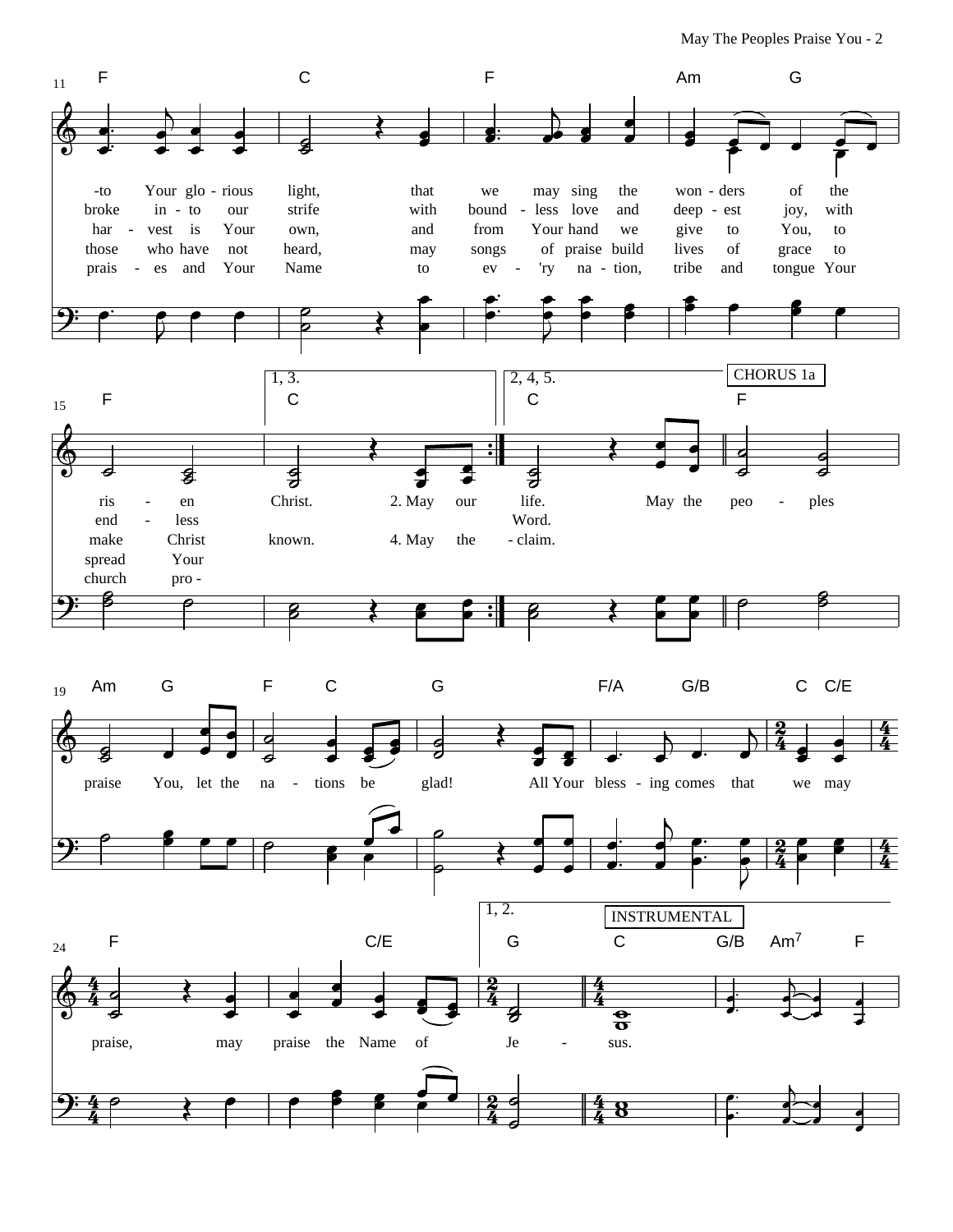May The Peoples Praise You - 3